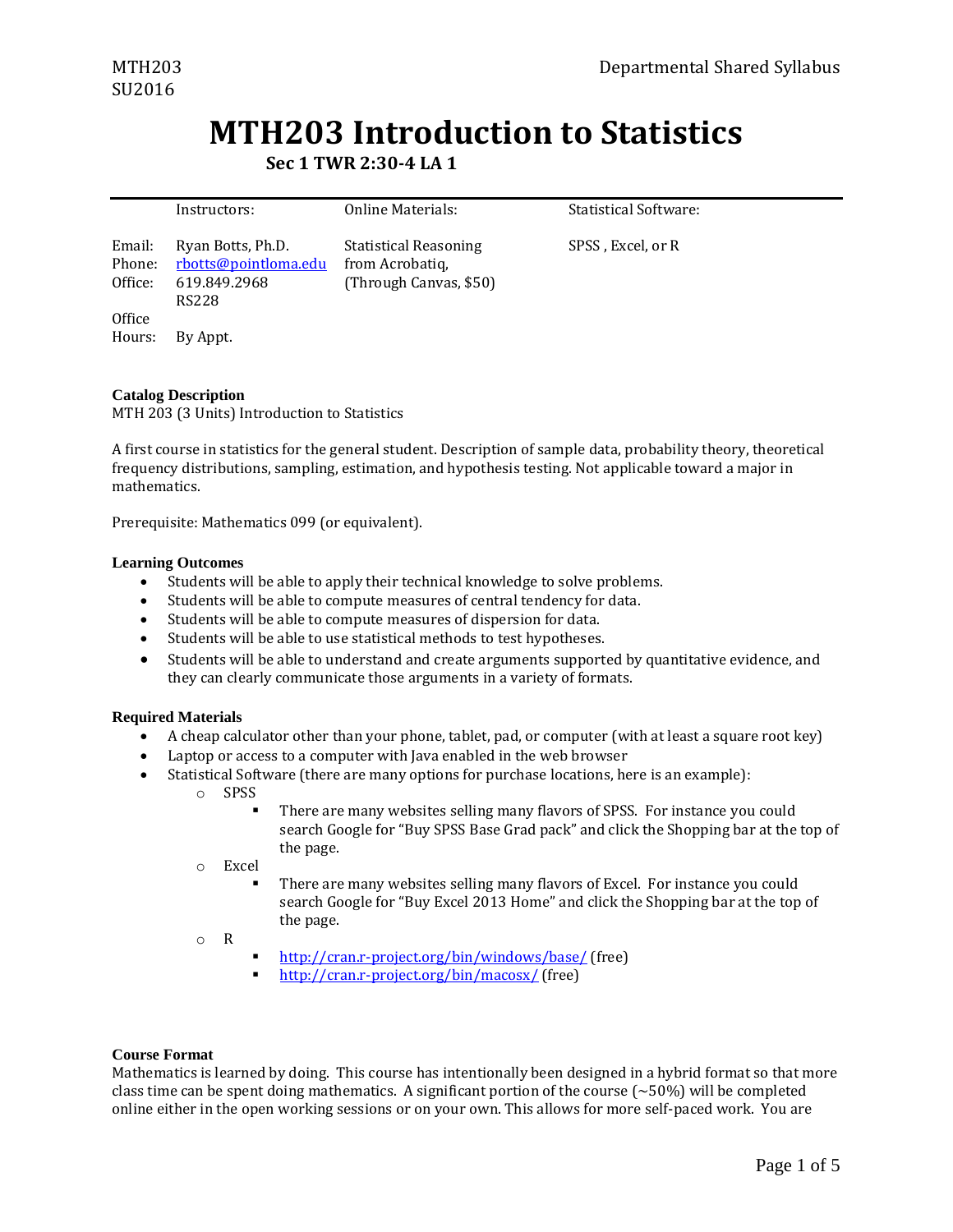# SU2016

encouraged to work with each other, however, you are responsible for the material and simply copying answers will be to your detriment. This course also aims to introduce the statistical computing packages, including SPSS, R, or Excel, as a problem solving tool. Thus you will be required to install the software on your own computer and bring it to class during the assigned sessions.

# **Grade components**.

- **Online Checkpoints and Modules:** You will be working in the online course materials provided by Acrobatiq®. Prior to our in class activities you will be required to complete the module assigned checkpoints. You will have two attempts on the checkpoints and the best score will be recorded. A checkpoint will not count if it is not completed by the due date.
- **Labs and Online Learn By Doing:** The labs and Learn by Doing's will be submitted in Acrobatiq® and are due at the scheduled times, usually the end of the week of the lab.
- **Homework**: Written problems are assigned in Canvas and due the first day of class following the in class activity on the Module. There may also be some activities that are completed as homework.

Collected assignments must be prepared in a style suitable for grading. The following guidelines are used to determine credit:

- o the organization must be easy to follow
- o the work must be legible
- o complete solutions must be written for problems (not just answers); answers must be clearly marked
- o use complete sentences to answer questions
- **Examinations and the Final Examination**. Examinations and the Final Examination will include problems and questions over material assigned in the text, readings and handouts, as well as material presented in class. No examination shall be missed without prior consent or a well documented emergency beyond your control. A score of zero will be assigned for an examination that is missed without prior consent or a well documented emergency beyond your control. The Final Lab Project will be included as  $1/6$ <sup>th</sup> of the Final Examination score.

The examination schedule is included in the daily schedule. This instructor does not intend to accept excuses such as poor communication with parents, benefactors, surf team sponsors and/or travel agents.

| <b>Grading Distribution</b>  | Percent |
|------------------------------|---------|
| Two Examinations at 20% each | 40      |
| Final Exam                   | 30      |
| Labs                         | 10      |
| Written Homework             | 10      |
| <b>Online Assignments</b>    | 10      |
| Total                        | 100     |

# **Grading scale**

Grades are based on the number of points accumulated throughout the course with the following exception. A student must pass at least one of Exam 1, Exam 2, or the Final Exam in order to pass the class. That is, a score of 60% must be achieved on one of the Exams, or else the final grade will be an F regardless of all other point totals. Approximate minimal percentages required to obtain a given grade are:

|  | <b>Grading Scale in percentages</b> |  |  |  |  |
|--|-------------------------------------|--|--|--|--|
|--|-------------------------------------|--|--|--|--|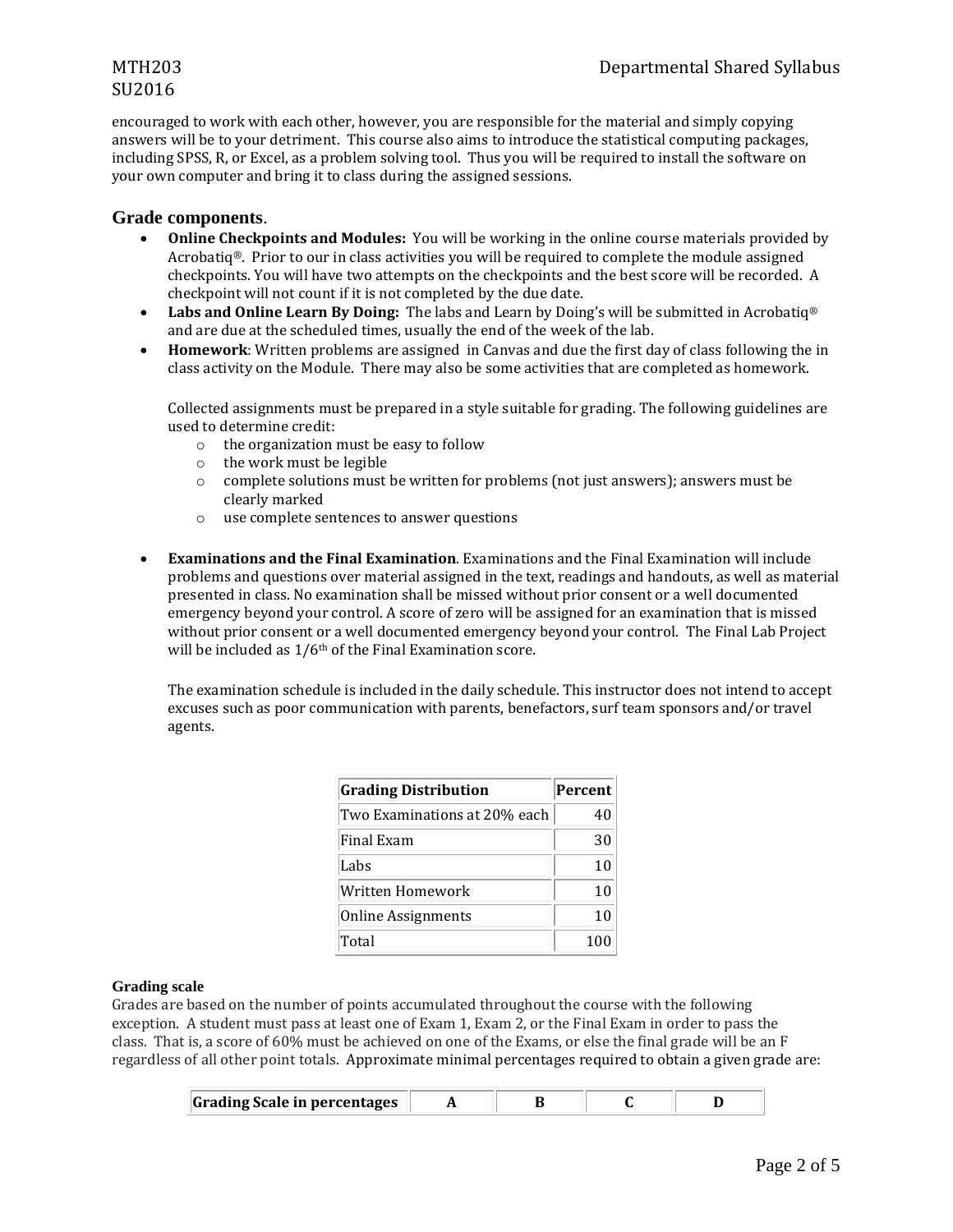|  | $\vert$ (87.5, 90) $\vert$ (77.5, 80) $\vert$ (67.5, 70)                                                                                   |  |
|--|--------------------------------------------------------------------------------------------------------------------------------------------|--|
|  | $\left\  \left[ 92.5, 100 \right] \right\  \left[ 82.5, 87.5 \right] \left\  \left[ 72.5, 77.5 \right] \right\  \left[ 62.5, 67.5 \right]$ |  |
|  | $[90, 92.5]$ $[80, 82.5]$ $[70, 72.5]$ $[60, 62.5]$                                                                                        |  |

# **Attendance Policy**

Attendance is expected at each class session. In the event of an absence you are responsible for the material covered in class (whether face-to-face or online) and the assignments given that day. Here is the university's stated policy on attendance:

Regular and punctual attendance at all classes in which a student is registered is considered essential to optimum academic achievement. Therefore, regular attendance and participation in each course are minimal requirements to be met. There are no allowed or excused absences except as approved in writing by the Provost for specific students participating in certain university-sanctioned activities. Excused absences still count toward the 10%-20% limits, but allow students to make up work, quizzes, or tests missed as a result of a university-sanctioned activity. Activities of a unique nature, such as labs or other activities identified clearly on the syllabus, cannot be made up except in rare instances when instructors have given advanced, written approval for doing so. Whenever the number of accumulated absences in a class, for any cause, exceeds ten (10) percent of the total number of class meetings, the faculty member should send an e-mail to the student and the Vice Provost for Academic Administration (VPAA) warning of attendance jeopardy. If more than twenty (20) percent of the total number of class meetings is reported as missed, the faculty member or VPAA may initiate the student's de-enrollment from the course without further advanced notice to the student. If the date of de-enrollment is past the last date to withdraw from a class, the student will be assigned a grade of W or WF consistent with university policy in the Grading section of the catalog. There are no refunds for courses where a de-enrollment was processed. For more details see the PLNU catalog:

[http://catalog.pointloma.edu/content.php?catoid=18&navoid=1278#Class\\_Attendance](http://catalog.pointloma.edu/content.php?catoid=18&navoid=1278#Class_Attendance)

Because this course is a hybrid course, here is how attendance will be calculated:

Face-to-face portion of the class: You must be present on time for the full class for you to be considered present in the face to face meeting.

Online portion of the class: You are expected to work on material online every week. In order to earn credit for being "present" in the online portion of the class each week you must complete at least one online homework assignment or exam review assignment (for test weeks) before the due date/time for that week.

If you miss 10% of the class, you will receive a warning. If you miss 20% of the class, you will be automatically de-enrolled.

#### **Class Enrollment:**

It is the student's responsibility to maintain his/her class schedule. Should the need arise to drop this course (personal emergencies, poor performance, etc.), the student has the responsibility to follow through (provided the drop date meets the stated calendar deadline established by the university), not the instructor. Simply ceasing to attend this course or failing to follow through to arrange for a change of registration (drop/add) may easily result in a grade of F on the official transcript.

#### **Academic Accommodations:**

While all students are expected to meet the minimum academic standards for completion of their courses as established by the instructors, students with special needs may require academic accommodations. At Point Loma Nazarene University, students requesting academic accommodations must file documentation with the Disability Resource Center (DRC), located in the Bond Academic Center. Once the student files documentation, the Disability Resource Center contacts the student's instructors and provides written recommendations for reasonable and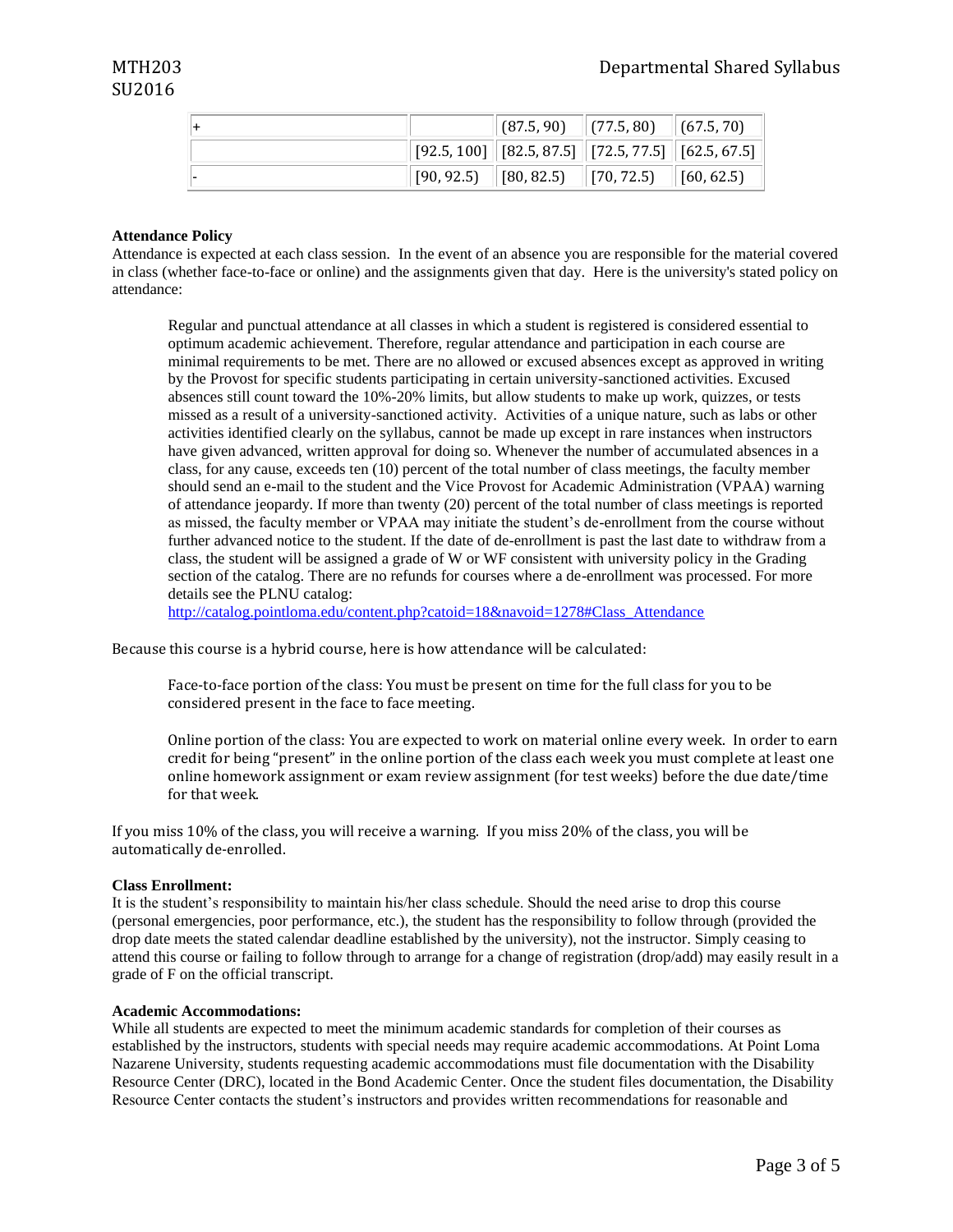# SU2016

appropriate accommodations to meet the individual needs of the student. This policy assists the university in its commitment to full compliance with Section 504 of the Rehabilitation Act of 1973, the Americans with Disabilities (ADA) Act of 1990, and ADA Amendments Act of 2008, all of which prohibit discrimination against students with special needs and guarantees all qualified students equal access to the benefits of PLNU programs and activities. For more details see the PLNU catalog:

http://catalog.pointloma.edu/content.php?catoid=18&navoid=1278#Academic\_Accommodations

Students with learning disabilities who may need accommodations should discuss options with the instructor during the first two weeks of class.

### **Academic Honesty:**

The Point Loma Nazarene University community holds the highest standards of honesty and integrity in all aspects of university life. Any violation of the university's commitment is a serious affront to the very nature of Point Loma's mission and purpose. Violations of academic honesty include cheating, plagiarism, falsification, aiding academic dishonesty, and malicious interference. The details of PLNU's meaning of each of these words can be found in the PLNU catalog at:

[http://catalog.pointloma.edu/content.php?catoid=18&navoid=1278#Academic\\_Honesty](http://catalog.pointloma.edu/content.php?catoid=18&navoid=1278#Academic_Honesty)

A student remains responsible for the academic honesty of work submitted in PLNU courses and the consequences of academic dishonesty beyond receipt of the final grade in the class and beyond the awarding of the diploma. Ignorance of these catalog policies will not be considered a valid excuse or defense. Students may not withdraw from a course as a response to a consequence.

A student who is caught cheating on any item of work will receive a zero on that item and may receive an "F" for the semester. See the PLNU Catalog for a further explanation of the PLNU procedures for academic dishonesty [\(http://catalog.pointloma.edu/content.php?catoid=18&navoid=1278#Academic\\_Honesty\)](http://catalog.pointloma.edu/content.php?catoid=18&navoid=1278#Academic_Honesty).

# **Copyright Protected Materials**

Point Loma Nazarene University, as a non-profit educational institution, is entitled by law to use materials protected by the US Copyright Act for classroom education. Any use of those materials outside the class may violate the law.

# **Credit Hour:**

In the interest of providing sufficient time to accomplish the stated course learning outcomes, this class meets the PLNU credit hour policy for an 3 unit class delivered over 15 weeks. Specific details about how the class meets the credit hour requirements can be provided upon request.

# **Point Loma Nazarene University Mission:**

Point Loma Nazarene University exists to provide higher education in a vital Christian community where minds are engaged and challenged, character is modeled and formed, and service becomes an expression of faith. Being of Wesleyan heritage, we aspire to be a learning community where grace is foundational, truth is pursued, and holiness is a way of life.

# **Department Mission:**

The Mathematical, Information, and Computer Sciences department at Point Loma Nazarene University is committed to maintaining a curriculum that provides its students with the tools to be productive, the passion to continue learning, and Christian perspectives to provide a basis for making sound value judgments.

# **Final Exam: 7:30-10:00 pm Monday May 2, 2016**

The final exam date and time is set by the university at the beginning of the semester and may not be changed by the instructor. Only in the case that a student is required to take three exams during the same day of finals week is an instructor authorized to change the exam date and time for that particular student.

# **The Final Exam is a Comprehensive Examination.**